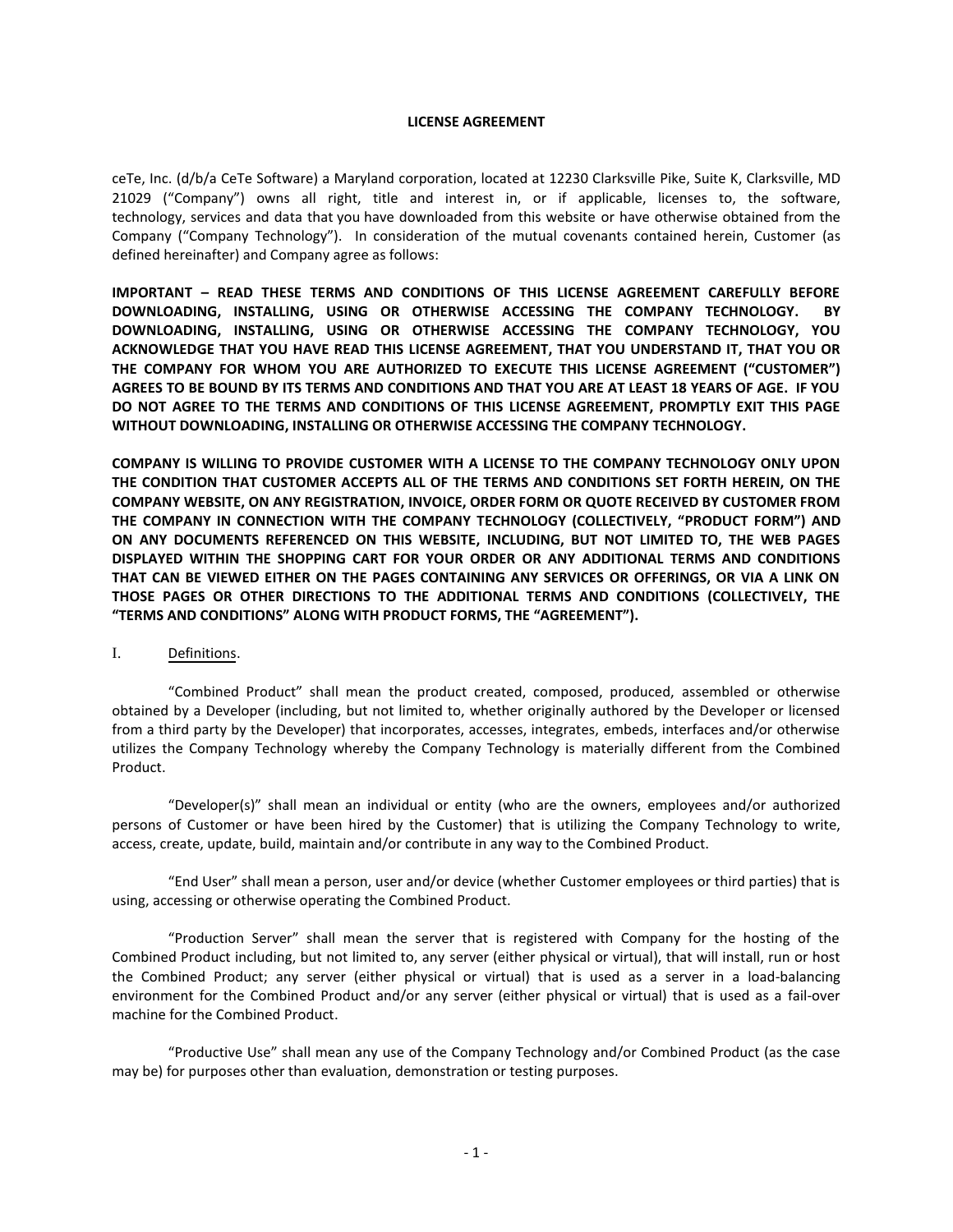"Server" shall mean any device, either physical or virtual, where the Company Technology can be accessed, either directly or remotely, by more than a single End User at any time.

"Workstation" shall mean any device, either physical or virtual, where the Company Technology cannot be accessed, either directly or remotely, by more than a single End User at any time.

### II. Grant of License.

Subject to the terms and conditions of this Agreement (including, but not limited to, the termination rights of the Company and the payment of all fees, if any, Company grants to Customer during the term of this Agreement, a non-exclusive, non-transferable, limited, revocable license to:

- (i) if Customer utilizes an evaluation copy license ("Evaluation Product License") of the Company Technology as reflected in the Product Form; use the Company Technology as found in, or used to create, a Combined Product solely for the internal business purposes of evaluation, demonstration and other non-Productive Use purposes with no limit on the number of Developers or the total number of Servers and/or Workstations where the Company Technology and/or Combined Product are installed and/or used by End Users;
- (ii) if Customer utilizes a free product license of the Company Technology ("Free Product License") as reflected in the Product Form; to use the Company Technology as found in, or used to create, a Combined Product with no limit on the number of Developers or the total number of Servers or Workstations where the Company Technology and/or the Combined Product are installed and/or operated. Customers who receive a Free Product License shall be required to include the following link on a public area of the Customer's website: [https://www.dynamicpdf.com](https://www.dynamicpdf.com/) and shall include the following language on each PDF output page "Created using the DynamicPDF Essentials Edition";
- (iii) if Customer purchases a subscription license to the Company Technology ("Subscription License") as reflected in the Product Form; to use the Company Technology as found in, or used to create, the Combined Product and deploy that Combined Product only for the specific number of Developers set forth in the Product Form for a specific period of time. One Subscription License must be purchased and registered for a specific number of Developers and a specific period of time, as reflected on the Product Form.
- (iv) if Customer purchases a server license to the Company Technology ("Server License") as reflected in the Product Form; to use the Company Technology as found in, or used to create, a Combined Product and deploy that Combined Product on the number of Production Servers equal to the quantity of Server Licenses purchased and registered to Customer (as reflected in the Product Form and by the receipt of a serial number for each Production Server). With Server Licenses, Customer does not need a serial number for a server or any machine (either physical or virtual) that is used exclusively for non-Productive Use purposes in connection with the Combined Product; and/or
- (v) if Customer purchases a developer license to the Company Technology ("Developer License") as reflected in the Product Form; to use the Company Technology as found in, or used to create, the Combined Product and deploy that Combined Product to the total number of machines (servers or workstations) set forth in the Product Form, if any. In some cases, the total number of deployed machines may be limited to a specific number and in other cases may be unlimited. One Developer License must be purchased and registered to each Developer.

Any rights not expressly granted by Company to Customer are reserved by Company, and all implied licenses are disclaimed. Without limiting the foregoing, Customer shall not (1) modify, reverse engineer, decompile, create derivative works (except as expressly set forth above); (2) sublicense (except as expressly set forth above), lease, rent, assign, re-package, distribute and/or rebrand the Company Technology as a standalone product except as found in the Combined Product, in which case only as a Combined Product pursuant to a properly executed End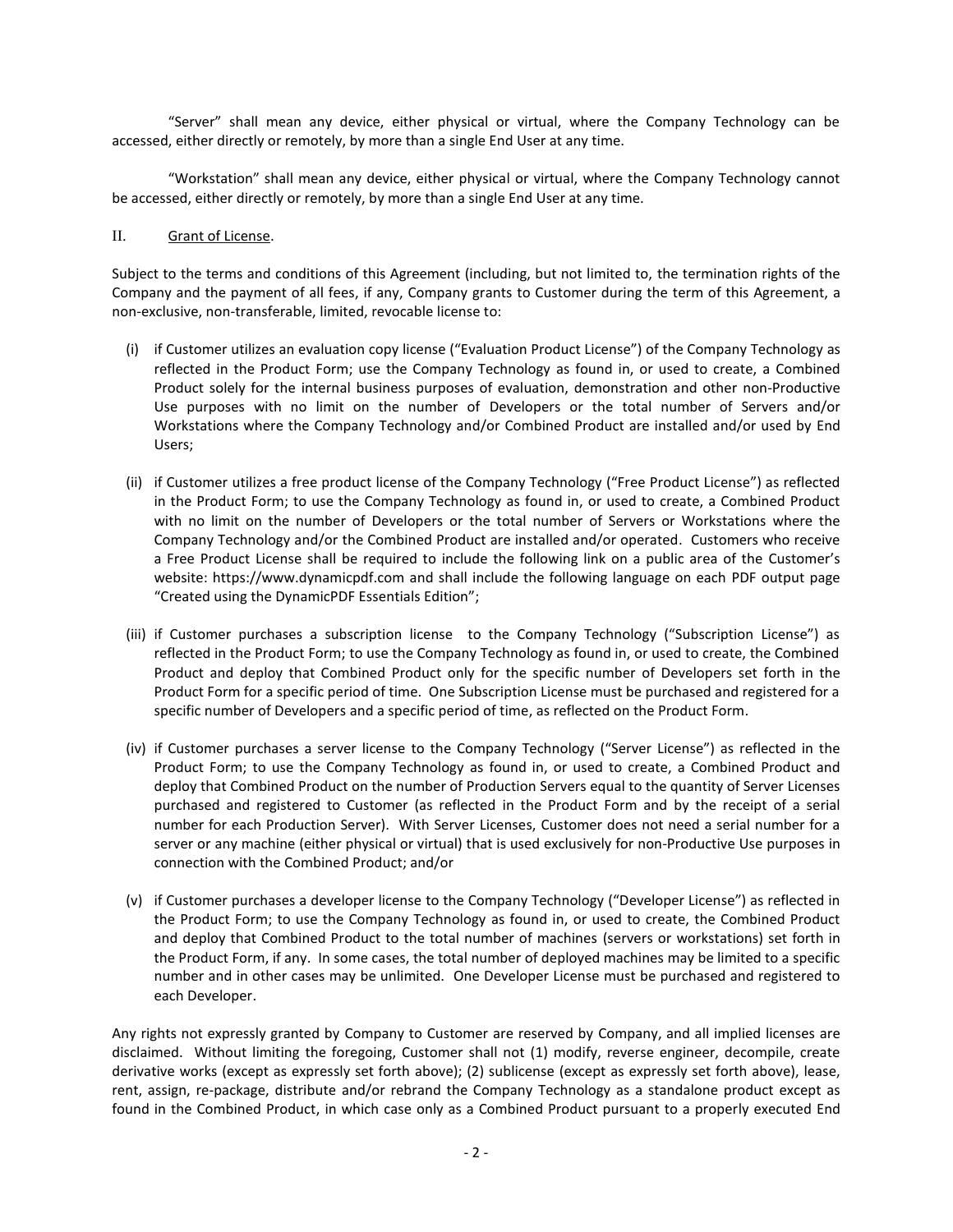User License Agreement and in accordance with the applicable license grant set forth above; (3) port the Company Technology from the platform selected in the Product Form, if any, to another platform; (4) duplicate, sell or reproduce the Company Technology or any portion thereof except as permitted in the applicable license grant set forth above; and/or (5) use the Company Technology to develop, license, sublicense or otherwise make available any product or service that mimics, duplicates, or competes with the features and/or functionality of the Company Technology. Customer agrees to use the Company Technology in the manner described in the applicable documentation.

For Subscription Licenses, Company will provide Customer with a serial number, which is then used to create a license key which will be shared by the number of Developers set forth in the Product Form for the Term of the Subscription License. Customer must maintain a list of all Developers who are using the Company Technology and shall provide such list to Company within five (5) days of request. Failure to provide a list of Developers when requested shall be a material breach of this Agreement and Company shall have the right to immediate terminate this Agreement and all rights Customer may have hereunder. Customer is permitted to replace a Developer, at no additional charge, once every one hundred and eighty (180) days. Upon each replacement, the previous Developer shall cease all use of the Company Technology, shall destroy and/or purge the Company Technology and all copies in any and all forms and from all media and from all devices of the Developer, and upon request from Company, Customer shall certify in writing to Company that they have been destroyed and/or purged and/or provide all relevant documentation concerning the identity of each Developer. If Customer wishes to engage additional Developers, then Customer must purchase additional licenses from Company pursuant to a separate Product Form.

For Server Licenses, Company will provide Customer a serial number for each license purchased, which may then be used to create a license key for a single Production Server. The serial number may also be used to generate license keys for development servers and workstations used to develop Combined Product (utilizing the Company Technology) that will be released to that Production Server. If Customer wishes to transfer the Combined Product to a different Production Server, Customer must remove the Combined Product and any Company Technology from the existing Production Server before using the Combined Product and any Company Technology on the new Production Server, and upon request from Company, Customer shall certify in writing to Company that Customer has ceased Productive Use of the Combined Product on the previously specified Production Server. A serial number that is associated with an upgraded version (as part of a subscription or maintenance service or otherwise), will permit the use of the Company Technology on only one Production Server (not one Production Server per version).

For Developer Licenses, Company will provide Customer a serial number for each license purchased, which will enable one Developer per issued serial number to retrieve a license key from the Company Website for use during the Term of the Developer License. Customer shall designate and maintain a record of the individual(s) who are identified as Developer(s) under this Agreement. Customer is permitted to replace the designated Developer at no additional charge once every one hundred and eighty (180) days. If Customer wishes to replace the designated Developer, Customer must provide notice to Company via the Customer Area of the Company Website by updating the registered Developer listed on the site. Upon such transfer, the previous Developer shall cease all use of the Company Technology, shall destroy and/or purge the Company Technology and all copies in any and all forms and from all media and from all devices of the Developer, and upon request from Company, Customer shall certify in writing to Company that they have been destroyed and/or purged and/or provide all relevant documentation concerning the identity of each Developer.

# III. Term/Termination.

a. Term. This Agreement shall commence on the date on which Customer downloads, installs or otherwise accesses the Company Technology for the first time (the "Effective Date") and shall continue until terminated in accordance with the terms and conditions set forth herein (the "Term"). All Subscription Licenses shall be for the term as set forth in the Product Form and shall automatically renew for one (1) year unless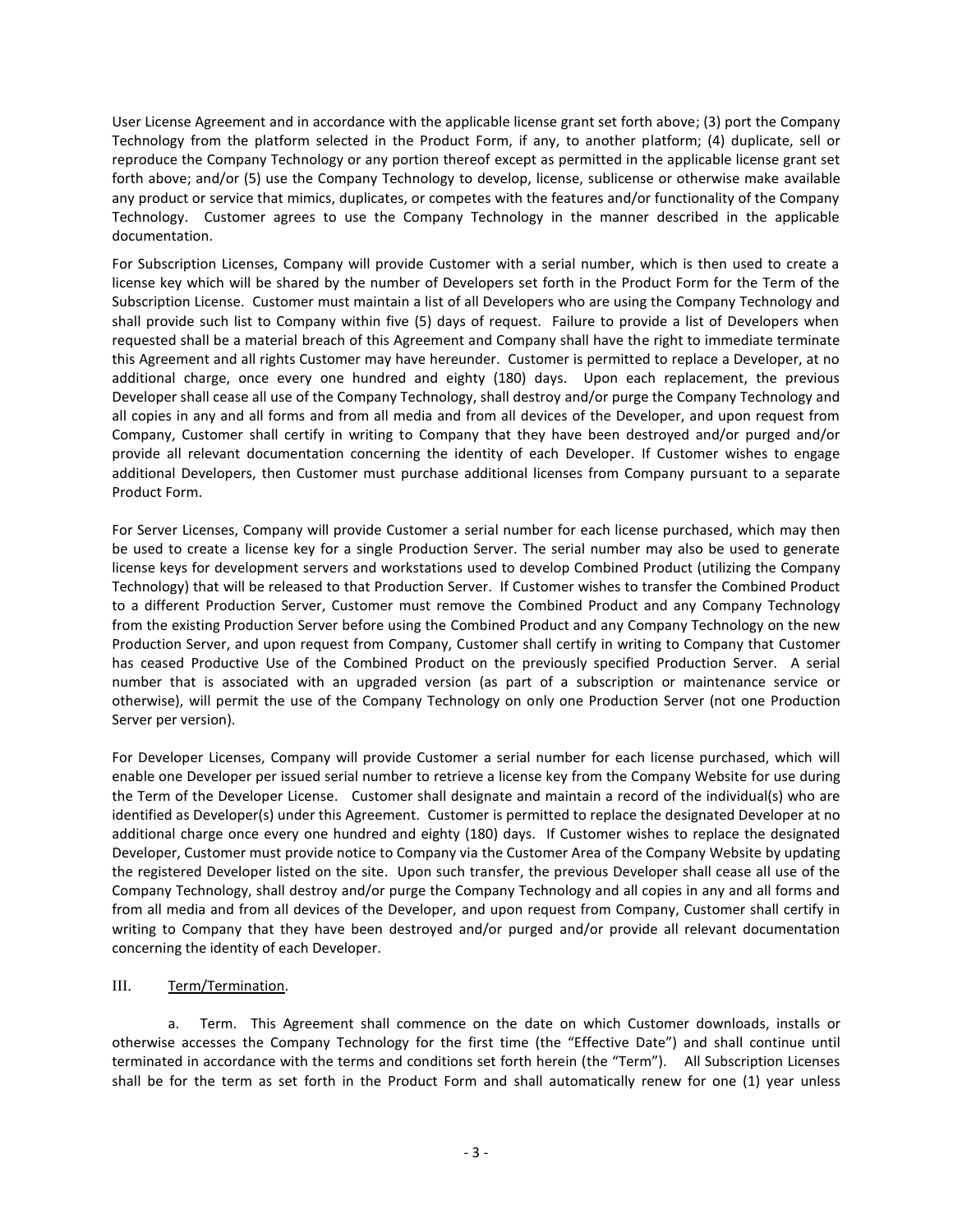Customer requests a different renewal term, or that the license not renew automatically either in writing or through the Company's website. All other license terms shall be as set forth in the Product Form.

b. Termination. Company may terminate this Agreement and any license set forth herein, if Customer breaches any provision set forth herein by providing five (5) days written notice to Customer. For all Subscription Licenses, as set forth on the Product Form, this Agreement shall terminate upon the expiration of the Subscription License, including upon the failure of Customer to pay all fees required to renew the Subscription License. Company may also terminate an Evaluation Product License or Free Product License at any time.

c. Termination by Customer. Customer may terminate this Agreement at any time, to be effective at the end of the then current Term by providing the Company with written notice of termination.

d. Duties upon Termination. Within five (5) business days of the expiration or termination of this Agreement, for any reason, Customer shall immediately: (i) discontinue all use of all of the Company Technology in whole or in part; (ii) erase, destroy or return to Company any of the Company Technology, including copies contained in the computer memory or data storage apparatus; and (iii) certify in writing to the Company that it has complied with the foregoing requirements. Sections II, V, VI, IX and XII shall survive the termination of this Agreement.

IV. Fees. Customer shall pay Company the fees for the applicable software licensed by Customer as set forth on the Product Form in accordance with the payment schedule set forth therein. Any failure by Customer to pay Company according to the terms of this Agreement shall entitle Company, without prejudice to its other rights and remedies under this Agreement, to: (i) charge interest on a daily basis from the original due date at the rate of 1.5% per month; and (ii) reimbursement for all reasonable costs (including attorneys' fees and expert witness fees) incurred by Company in collecting past due amounts; and (iii) to terminate this Agreement and any license set forth hereunder. Notwithstanding anything to the contrary herein, the Company does not provide any refunds on payments made under this Agreement even if this Agreement and the Customer's license is terminated prior to the end of the Term. Notwithstanding anything to the contrary herein, if Customer purchases a license that includes an educational discount, then the Customer may use that license (in accordance with the above terms) so long as the Company Technology and/or Combined Product are used solely for educational purposes unless and/or until the Customer purchases an additional license to the Company Technology to expand its scope of use from educational purposes to any other purposes by submitting a separate Product Form (including, but not limited to, paying the additional fees associated with such Product Form).

V. Confidentiality. At all times during the Term and thereafter, Customer shall keep confidential and not disclose, directly or indirectly, and shall not use for the benefit of itself or any other individual or entity any of Company's Confidential Information. "Confidential Information" means any trade secrets or confidential or proprietary information whether written, digital, oral or other form which is unique, confidential or proprietary to Company, including, but not limited to, the terms and conditions of the Agreement, the Company Technology, and any other materials or information related to Company's business or activities which are not generally known to others engaged in similar businesses or activities. Customer shall return to Company any of Company's Confidential Information upon request. Customer shall not issue a press release regarding this relationship without the Company's prior written approval. Company may use Customer's name, trade name, trademarks and/or logos on its website and on other marketing and promotional materials used by the Company.

# VI. Indemnity.

(a) Company ("Indemnitor") agrees to indemnify, defend and hold Customer, its successors and permitted assigns ("Indemnitee"), harmless of and from any damage, loss, cost or expense or any other liability of every nature, kind and description whatsoever (including, without limitation, reasonable attorneys' fees and expenses) incurred or suffered by Indemnitee, by reason of or resulting from or arising out of any claim asserted against Indemnitee that the Company Technology infringes any United States intellectual property rights of any third party. Company shall have no obligation to indemnify Customer in the event that the claim of infringement is based upon (i) the use of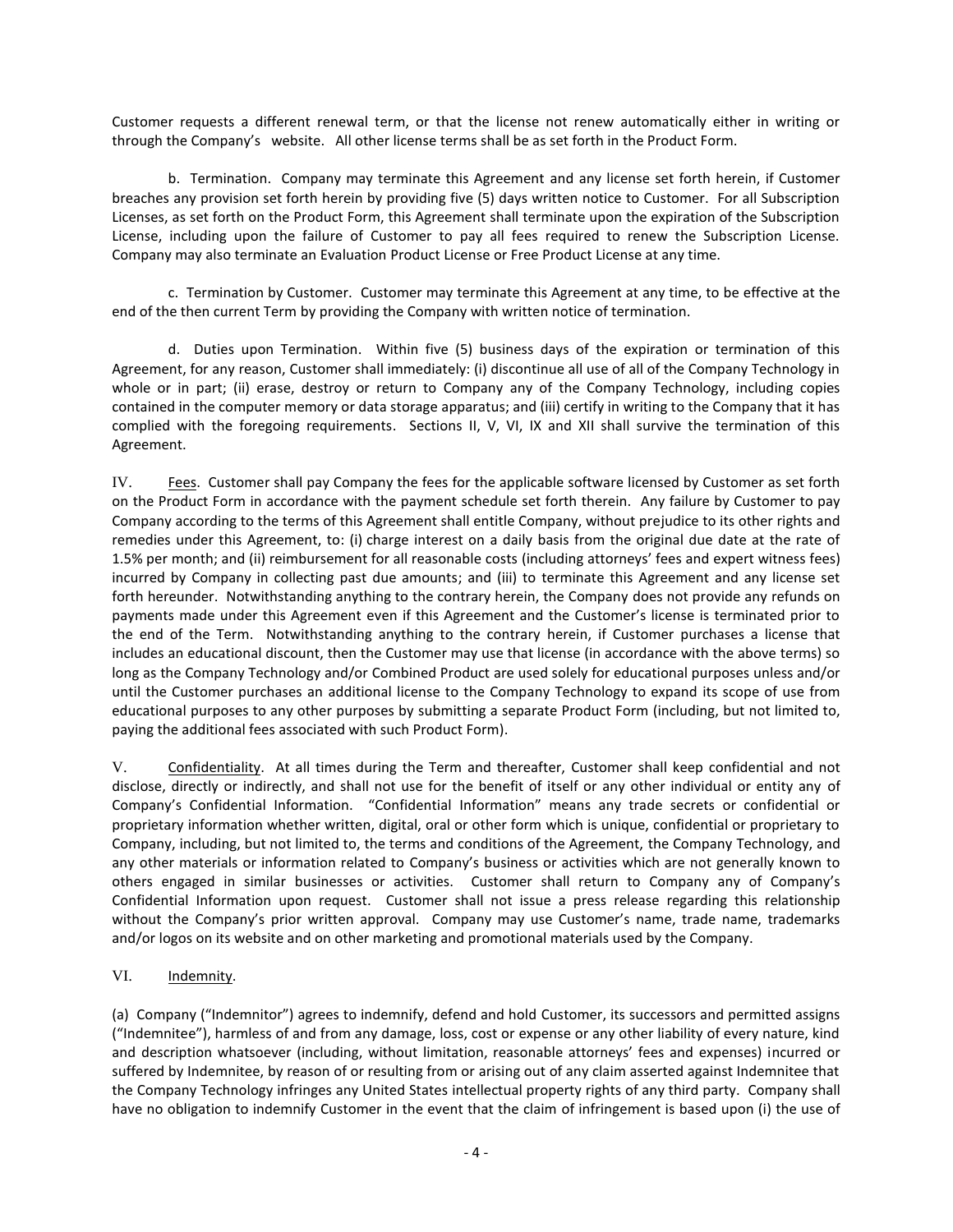the Company Technology in a manner prohibited under this Agreement, or (ii) the combination, operation or use of the Company Technology with other software or hardware or materials or the modification of the Company Technology, if such claim would not have arisen but for such combination, operation, use or modification.

(b) Customer ("Indemnitor") agrees to indemnify, defend and hold Company, its successors and permitted assigns ("Indemnitee"), harmless of and from any damage, loss, cost or expense or any other liability of every nature, kind and description whatsoever (including, without limitation, reasonable attorneys' fees and expenses) incurred or suffered by Company, by reason of or resulting from or arising out of any claims arising from Customer or its customers' use of the Company Technology other than those subject to the indemnity set forth in Section VI(a)**.**

(c) The Indemnitee shall promptly advise the Indemnitor in writing of such claim, and the Indemnitor shall have the right to elect to control the defense of such claim with counsel of Indemnitor's choosing; provided that the Indemnitor shall not settle any claim, lawsuit or proceeding where the rights of the Indemnitee will be impacted without the prior written consent of the Indemnitor. To the extent Indemnitor so elects to defend, the Indemnitee shall cooperate fully in the defense thereof and furnish to the Indemnitor all evidence and assistance in Indemnitee's control.

(d) If Company believes in its sole discretion that the Company Technology, or if the Company Technology has become the subject of a claim of infringement, Company, at its option and expense, may: (i) procure the right for Customer to continue to use the Company Technology; (ii) replace or modify the Company Technology so as to make it non-infringing; or (iii) discontinue the license granted herein on one month's written notice and refund to Customer the unamortized portion of the license fees hereunder (based on four years straight line depreciation based on the Effective Date of this Agreement). The foregoing states the entire liability of Company with respect to infringement of any copyrights, patent, license or other property right by the Company Technology or any parts thereof.

VII. Limited Warranty. COMPANY SPECIFICALLY DISCLAIMS WHETHER EXPRESS, IMPLIED, STATUTORY, OR ARISING FROM TRADE USAGE OR COURSE OF CONDUCT, ANY AND ALL WARRANTIES INCLUDING, BUT NOT LIMITED TO, ANY IMPLIED WARRANTIES OF MERCHANTABILITY, ACCURACY, NON-INFRINGEMENT, TITLE OR FITNESS FOR A PARTICULAR PURPOSE RELATING TO THE COMPANY TECHNOLOGY OR ITS PERFORMANCE HEREUNDER. Licensor assumes no responsibility whatsoever for the performance of your computer hardware, operating systems, network connections, or operating system or software compatibility

VIII. Default. This Agreement shall be terminated at the option of the non-defaulting party, by written notice thereof to the defaulting party, specifying in reasonable detail the reason for termination, if (i) the defaulting party breaches or otherwise fails to perform or comply in a material respect with a material obligation or covenant, and such breach or failure is not cured to the non-defaulting party's reasonable satisfaction within ten (10) days of receipt of such notice; or (ii) the defaulting party fails to comply strictly with the provisions of Sections II, V or VI.

IX. Limitation of Liability. IN NO EVENT SHALL COMPANY BE LIABLE FOR ANY INDIRECT, INCIDENTAL, CONSEQUENTIAL, SPECIAL, EXEMPLARY OR PUNITIVE DAMAGES, INCLUDING MALFUNCTIONS, DELAYS, LOSS OF DATA, LOSS OF PROFIT, INTERRUPTION OF SERVICE OR LOSS OF BUSINESS OR ANTICIPATORY PROFITS ARISING OUT OF THIS AGREEMENT, THE USE OF THE COMPANY TECHNOLOGY OR THE PERFORMANCE OF ITS OBLIGATIONS HEREUNDER, EVEN IF THE COMPANY HAS BEEN ADVISED OF THE POSSIBILITY OF SUCH DAMAGES. Except for Company's obligation to indemnify Customer pursuant to Section VI, Customer agrees that Company's maximum liability arising out of contract, negligence, strict liability, tort or otherwise, shall not exceed the greater of (i) the amount of fees paid or otherwise payable to Company by Customer hereunder, or (ii) ten dollars (\$10.00).

X. Support. Company shall provide, at no additional charge to Customer, fixes to bugs (as determined by Company in its sole discretion) for the Company Technology for actively supported products. All such bug fixes shall be considered Company Technology and shall be subject to the terms and conditions of this Agreement. Any support, maintenance or subscription services beyond such bug fixes, may be performed by Company pursuant to a separate agreement entered into by the parties and the payment of the then-current fees for such services. In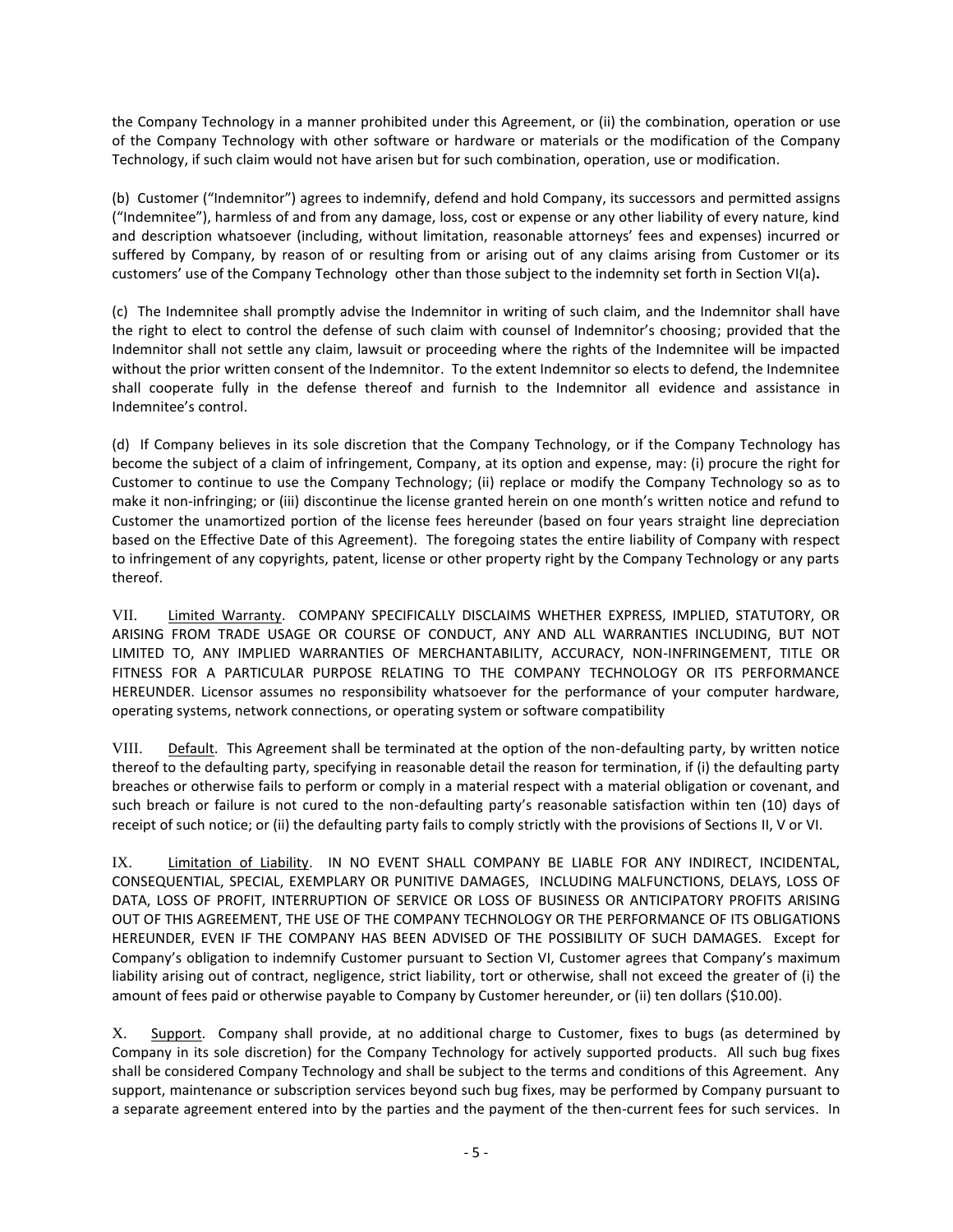the exercise of its sole discretion and from time to time, Company may develop and make available maintenance releases for the Company Technology at no additional cost to you beyond the annual License Fees. In the exercise of its sole discretion and from time to time, Company may develop and make available to Customer, at no additional costs beyond the annual License Fee, changes or additions to the Company Technology that provide new functions or improved performance for the Company Technology. Company may provide consulting services, including enhancements and upgrades developed at Customer's specific request, at a rate mutually agreed upon, together with out-of-pocket and other related costs, and subject to the terms of any future written agreement.

XI. Sublicense. As a condition to Developer Licenses or Workstation Distribution Licenses granted hereunder, Customer shall require each end user to enter into an agreement that is no less protective of Company's proprietary rights than as set forth herein ("End User Agreement"). Customer shall aggressively enforce the restrictions contained in each End User Agreement at Customer's sole expense and promptly notify Company when Customer acquires actual knowledge of any violations of such restrictions by end user(s). If a breach occurs, Customer shall promptly take corrective action to remedy the breach, including, if applicable, termination of the affected agreement, and shall, in addition, notify Company of the breach and the corrective action taken. Customer acknowledges that Company shall have the right to institute and/or join any action against an End User for a breach of any of the terms and conditions of the applicable End User agreement. Upon request from Company, Customer shall assign any and all rights under the license to Company to permit Company the right to pursue all equitable and legal remedies available. If Company elects, at its sole discretion, to pursue its rights against such defaulting party, Customer agrees to cooperate with Company in any proceeding against such defaulting party. Each End User Agreement shall be independent of this Agreement and shall survive termination of this Agreement. Notwithstanding the foregoing, if the Company terminates this Agreement due to Customer's default pursuant to Section VIII hereunder, then, in addition to all other rights and remedies available to Company, each End User Agreement is immediately terminated.

# XII. Miscellaneous.

(a) This Agreement constitutes the entire understanding and agreement of the parties, and supersedes all prior and contemporaneous understandings and agreements, whether written or oral, with respect to its subject matter and may only be modified by a written agreement executed by the parties hereto. This Agreement may be executed in counterparts, each of which shall be deemed an original, but both of which together shall constitute one and the same instrument.

(b) No delay or failure by either party to exercise or enforce at any time any right or provision hereof will be considered a waiver thereof. No single waiver will constitute a continuing or subsequent waiver. No waiver, modification or amendment of any provision hereof will be effective unless it is in a signed writing by the parties.

(c) Customer may not assign its rights or obligations hereunder (including as a change of control) without the prior written consent of Company. Company may assign its rights, obligations and/or duties to a third party without the prior written consent of the Customer. Subject to the foregoing, this Agreement will bind and inure to the benefit of the successors and permitted assigns of the parties.

(d) This Agreement shall be governed and construed in all respects by the laws of the State of Maryland, without regard to principles of conflict of laws and without application of the Uniform Computer Information Transaction Act. The parties agree that the exclusive jurisdiction and venue of any dispute amongst the parties shall be entered in the state or federal courts within State of Maryland and each of the parties hereby waives any right to a trial by jury. The prevailing party in any action to enforce this Agreement shall be entitled to recover reasonable costs and expenses including, without limitation, reasonable attorneys' fees and expert witness fees. Notwithstanding, if you are located, your use of the Company Technology is, or the infringing act occurs, outside of the United States of America, Company may elect to proceed by arbitration in its sole an absolute discretion. Upon such election by Company, arbitration shall be conducted in Columbia, Maryland by the rules of the American Arbitration Association (the "AAA") or the International Centre for Dispute Resolution ('ICDR'), at Company's sole discretion, by a single arbitrator knowledgeable in the software industry, and in accordance with the rules thereof